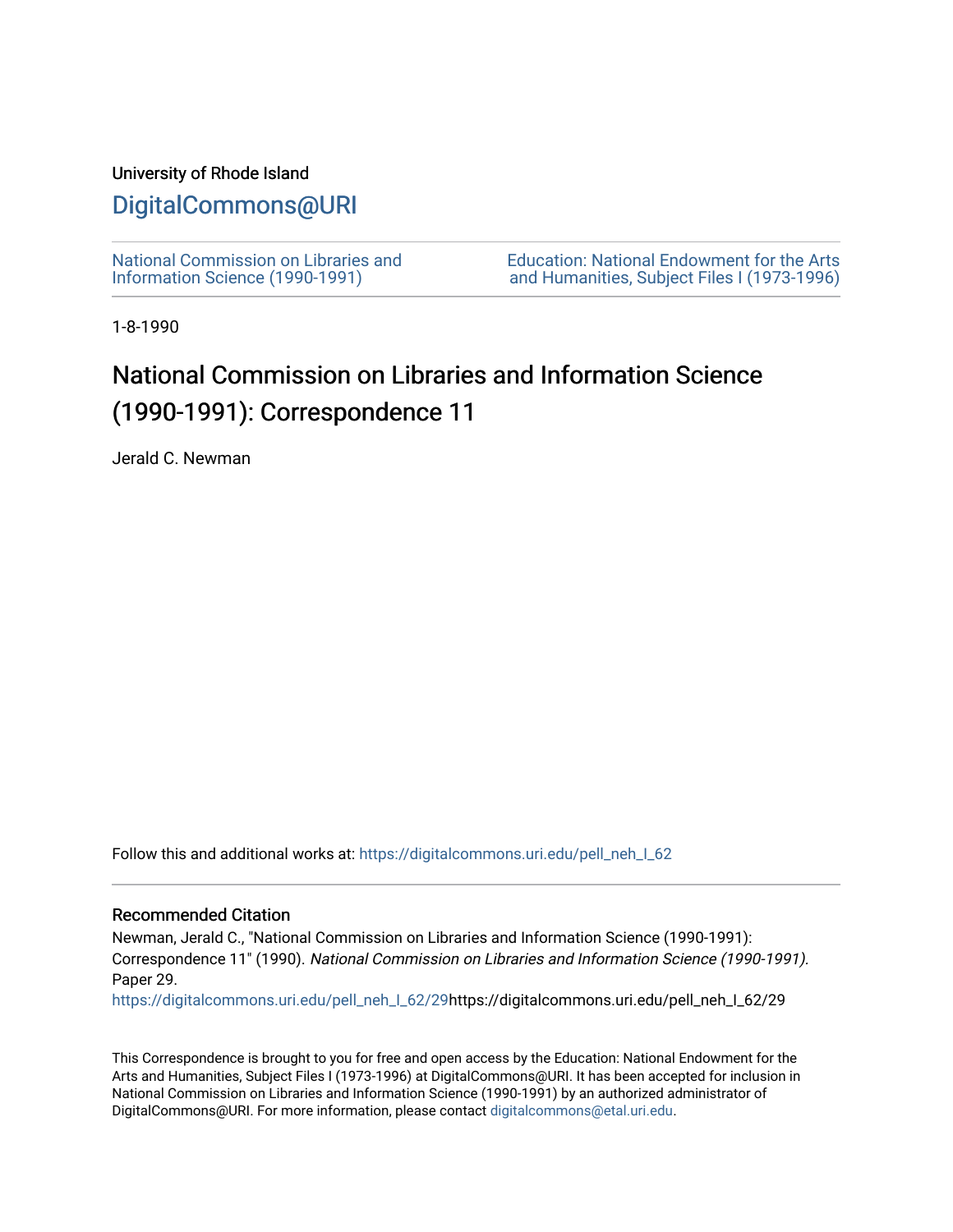

**United States** National Commission on Libraries and Information Science

January s, 1990

The Honorable Carl Levin United states Senate committee on Governmental Affairs UNITED STATES SENATE Washington, DC 20510-6250

Dear Senator Levin:

I am writing to you in response to your letter of Deceniber 7, 1989 concerning actions taken by Daniel H. carter, Chairman of the White House Conference Advisory Committee (WHCAC). I am taking the liberty of answering questions in the same paragraph-by-paragraph order as your letter.

- l. The National commission on Libraries and Information Science (NCLIS) does not contest the general applicability of FACA to WHCAC. However, as you must appreciate, the applicability and requirements of FACA in specific cases can sometimes be unclear. I understand from Mr. carter that he has from time to time made inquiries of the GSA Secretariat and Department of Education Office of the General Counsel regarding definitions and interpretations of the statute concerning a variety of matters, but he was not "contesting" the determination of the Committee Management secretariat.
- 2. Mr. Carter's exercise of procurement authority has been for the White House Conference on Libraries and Information Services (WHCLIS) pursuant to delegations by NCLIS to WHCAC and by WHCAC to Mr. carter. At the April 1989 meeting of NCLIS, a discussion was held concerning the delegation of authority for the planning and conducting of WHCLIS. The sense of NCLIS was that the WHCAC should work closely with the NCLIS White House Conference Committee with the authority<br>to conduct WHCLIS under the direction of NCLIS. When to conduct WHCLIS under the direction of NCLIS. Mr. Carter's appointment as a Commissioner of the NCLIS expired on July<sup>19</sup>, 1989, I authorized him, as Chairman of WHCAC, to distribute and obligate funds for the WHCLIS in accordance with the WHCLIS budget and subject to applicable law (including FACA) subject to my ultimate approval and guidance. Mr. carter informed me that he completed the documents necessary to notify the Department of Education, Personnel, Budget, Finance and Payroll offices, as well as the National Finance Center, of his signing authority for WHCLIS activities. At the NCLIS meeting on December 11-12,

1111 H<1h Street. N.W .. Suite 310 Washington, D.C. 20036 CO2) 254-3100 Fax: (202) 254-3111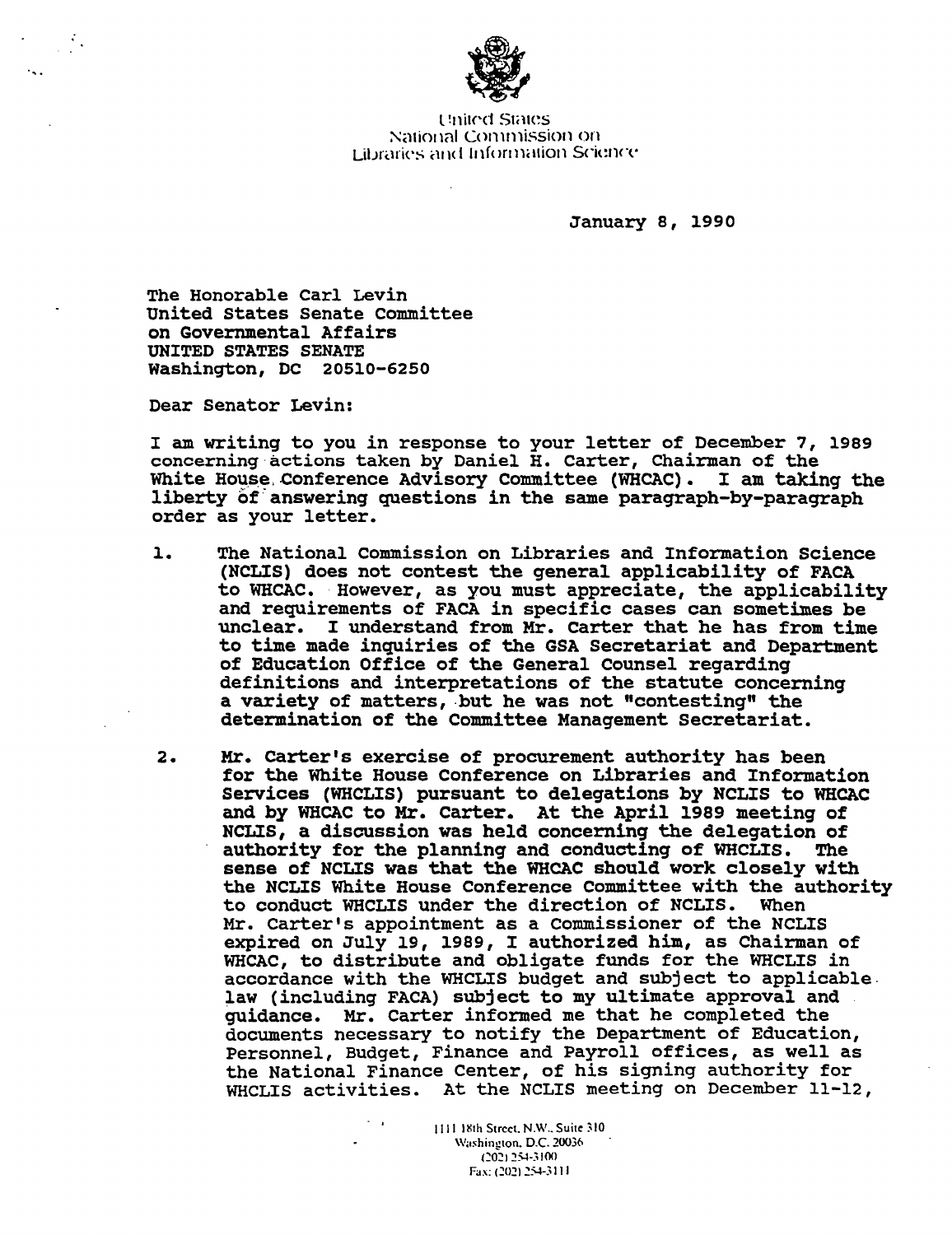The Hon. Carl Levin January e, 1990 Page 2

1989, the Commission reaffirmed that WHCAC should plan and conduct WHCLIS under the direction of NCLIS. WHCAC has.\* \authorized. Mr.; Carter,' of Chairman of WHCAC, .to\_obligate and disperse such funds as may be required to carry out the WHCLIS plans as approved by NCLIS. Mr.  $|Carter|$  has signed  $\epsilon$ ~Purchase Orders and Travel Orders totaling \$164,702.84~ He has not signed any authorizations for expenditures in FY 1990.

3. The Dire Emergency appropriation for fiscal year 1989 provided NCLIS with \$1,750,000 for Fiscal Year 1989 WHCLIS expenditures. Of these funds, \$1,575,000 were obligated to the States and Territories for their preconference activities. The balance of the initial appropriation, approximately \$175,000, was required to support the WHCAC and staff activities.

The expenses of WHCAC as reported to me are indicated in Exhibits 1A, 1B, 2A and 2B attached to this letter.

- 4. To the best of my knowledge, the information and documentation supplied by Mr. carter with respect to a. request for appropriation for the White House Conference in FY 1991 was not inadequate or untimely. It should be pointed out that WHCLIS was not included in White House appropriation requests for the original \$1,750,000 or for the later \$3,250,000. These requests originated in the Congress. It is my understanding from Kr. carter that he has supplied information to OMB on a number of occasions. At present Mr. Carter has no pending OMB inquiries or requests and assumes that they require no additional information from him.
- 5. The Chairman of the Advisory Committee (Mr. carter) has the authority to appoint staff, ixcluding the Executive Director for the WHCAC, in accordance with P.L. 100-382. Mr. Carter has sought assistance from a search Committee made up of members of the WHCAC. There have not been any meetings of such Search Committee held to date, but it is my understanding that one is planned for mid-January 1990 and that appropriate steps are being taken to ensure that this subcommittee of the WHCAC is complying with FACA.
- 6. Since Mr. Carter's election as Chairman of WHCAC, he has worked closely with the WECLIS staff. He has been responsible as the lead persci on the White House Conference staff until such time as the Executive Director is appointed. From the inception of the WHG.C in 1989 to November 18, 1989, Mr. Carter has received a salary from the Advisory Committee of \$10,500.00 for 52 1/2 days at the rate of \$200.00 per day (which is the amount fixed by the President for members of WHCAC). Of this amount, \$4,  $f:0.00$  was for fiscal year 1989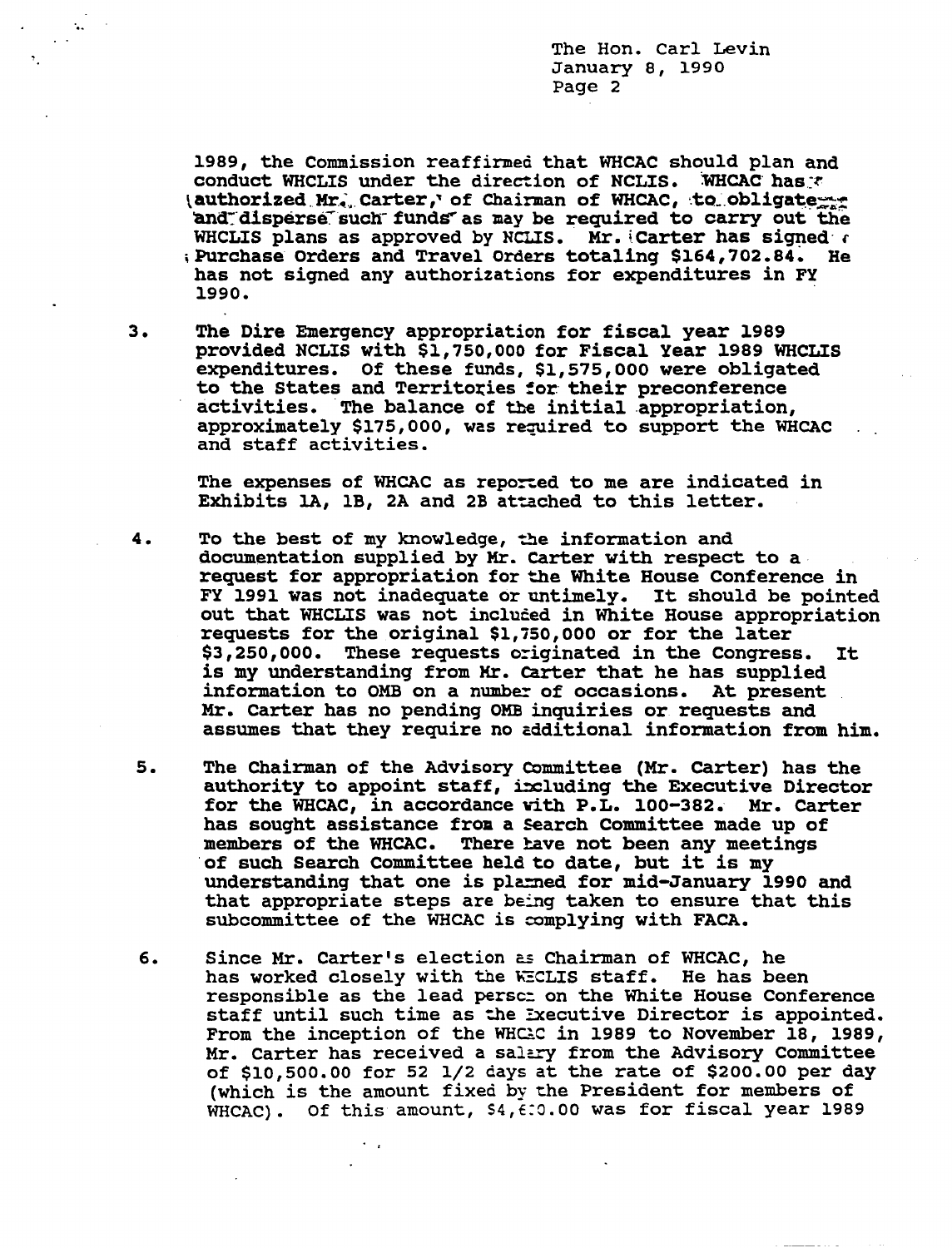The Hon. Carl Levin January 8, 1990 Page 3

and \$5,900.00 was for fiscal year 1990. Mr. Carter has received a total of \$4,293.84 for expenses from the Advisory<br>Committee, of which \$3,091.36 was for fiscal year 1989 and \$1,202.48 was for fiscal year 1990 through November 11, 1989.

7. It is my understanding that Mr. Carter will be seeking feappointment to NCLIS. At its last meeting, the Commissioners of NCLIS congratulated him for his performance, as Chairman of WHCAC. I also understand that at its last meeting, WHCAC congratulated Mr. Carter on the performance of his duties as Chairman of the Advisory Committee.

If you require any additional information, it would be my pleasure to provide same.

Sincerely, Newman Jerald  $C_{\bullet}$ 

Chairman

JCN: hcm

2001 Marcus Avenue - Suite N20 Lake Success, NY 11042 Business: (516) 328-7300

**NATIONAL COMMISSION ON LIBRARIES AND INFORMATION SCIENCE** MARY ALICE HEDGE RESZETAR ASSOCIATE DIRECTOR 1111 18TH STREET, N.W. SUITE 310 (202) 254-3100 WASHINGTON, D.C. 20036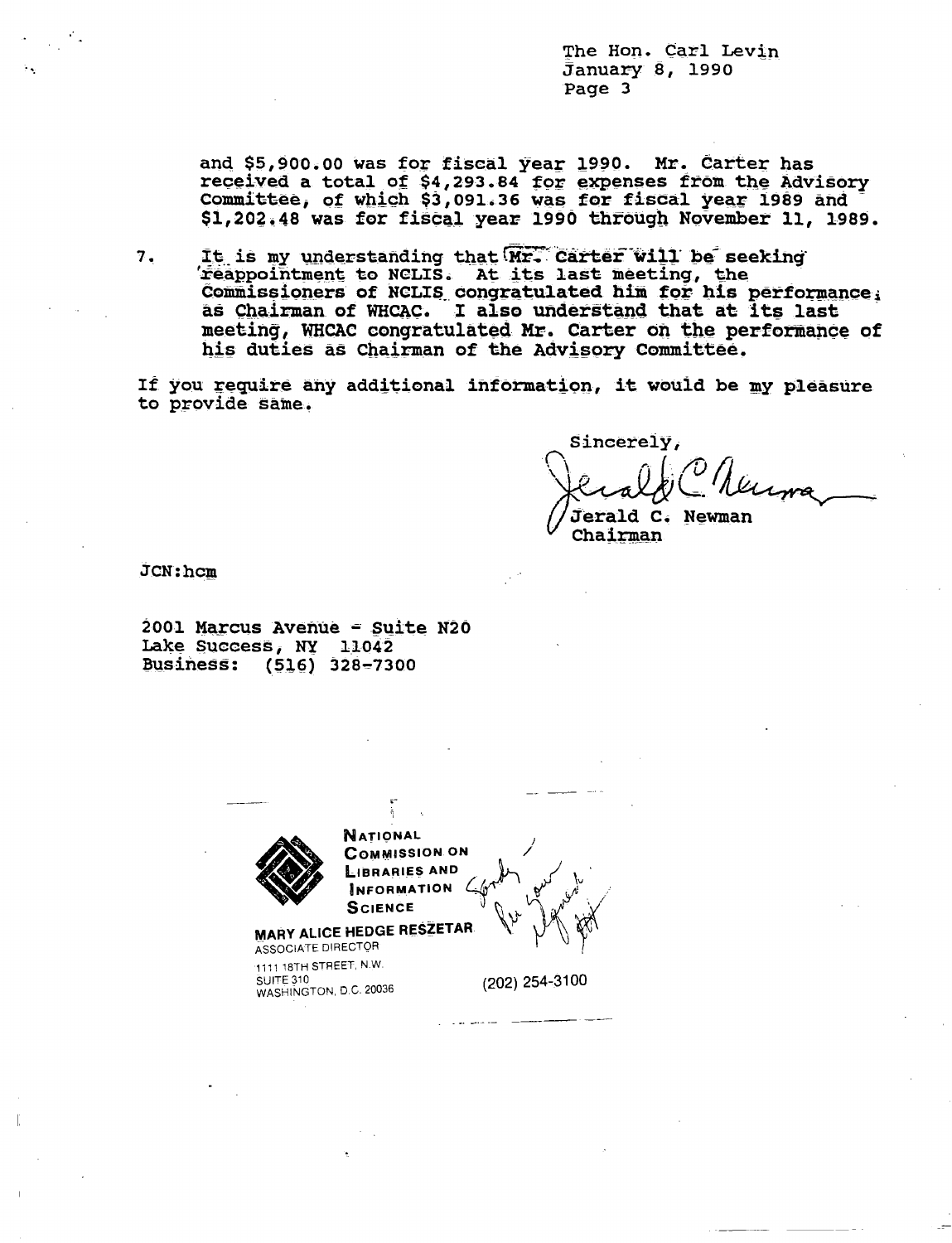EXHIBIT 1A

| $12 - Dec - 89$ |  |
|-----------------|--|
|-----------------|--|

**FY 'B9** 

09:18 АМ

#### SUMMARY

|                   | WORKSHEET        |                            | UNEXPERDED  |
|-------------------|------------------|----------------------------|-------------|
| <b>ITEM</b>       | <b>OBLIGATED</b> | <i><b>EXPENDITURES</b></i> | OBLICATIONS |
| PURCHASE ORDERS   | \$107,998.85     | \$105,006.59               | \$2,992.26  |
| TRAVEL            | 9.29, 716, 67    | \$21.026.09                | \$7,890.58  |
| SALARY            | \$8,200.00       | 88,200.00                  | \$0,00      |
| <b>OSA</b>        | \$25,353.68      | \$25,353.68                | \$0,00      |
| REIMBURSABLE      | \$695.52         | 8895.52                    | 30.00       |
| STATE ALLOCATIONS | \$1,575,000,00   | \$1,575,000.00             | \$0.00      |

 $\bullet$ 

TOTAL

 $\bullet$ 

 $\Lambda$ 

91,747,164.72

\$1,736,281.88

\$10,882.84

 $\mathbf{r}$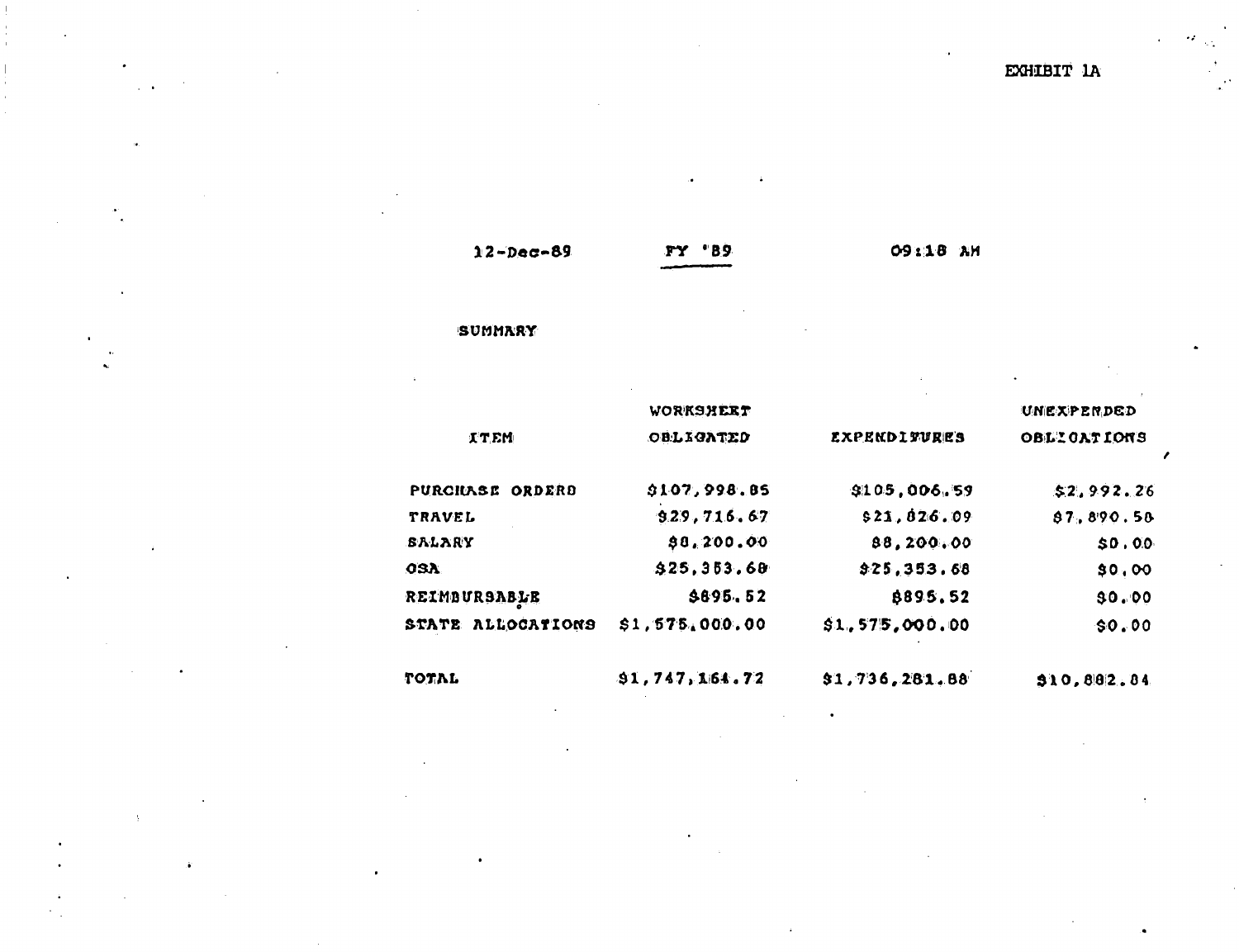$\mathcal{L}$ 

 $12 - Dec - 89$ 

 $FY$  '90

09:17 AM

SUMMARY

**WORKSHEET** UNEXPENDED **ITEM** OBLECATED **OBLIGATIONS** EXPENDITURES. \$154,924.69  $$54,003.64$  $$100, 921.05$ PURCHASE ORDERS  $0.1.2.400.70$  $02,404.56$  $[0.10, 0.01]$ , 1.4 **THAVEL** SALARY \$8,950.21 \$8,950.21 \$0.00 **OSA** 816,456.06 \$16,206.06  $$250,00$ REIMBURSABLE **9668.85** \$668.85  $90.00$ 

TOTAL \$193,485.51  $$82,313.32$ \$111,172.19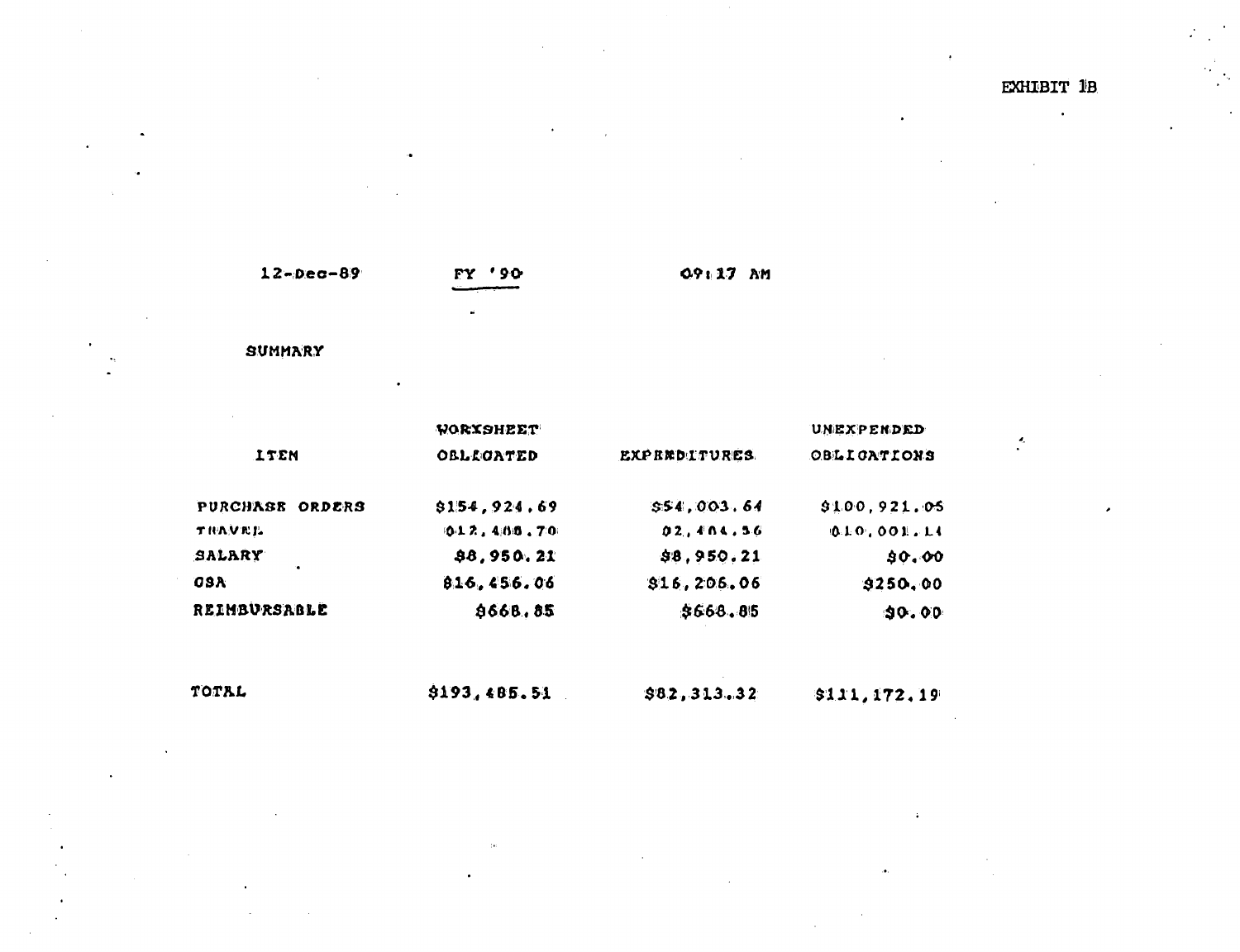**EXHIBIT 2A** 

 $\alpha$ 

 $\Lambda$ 

 $\langle \frac{1}{2} \rangle$  $\frac{1}{\sqrt{2}}$ 

> $\ddot{\phantom{a}}$  $\frac{1}{2}$

**ET '82** 

 $\Delta \phi$ 

 $\epsilon$ 

 $\frac{1}{4}$ 

 $\ddot{\phantom{a}}$ 

 $\bullet$ 

12:10 PM

 $\sim 100$  km s  $^{-1}$ 

OBLI- $\mathbf{r}$ ORIGINAL **CATION PIECHABE IDATE OBLIORTION CODE** VENSOR NAME DEPER 0

 $22 - 0 - 0 - 07$ 

 $\mathcal{F}_{\text{c},\text{c}}$  $\bar{z}$ 

|              | 920001 Enhancy Sudies             | 21.00 | 05,000,00         | 18–Jul            |
|--------------|-----------------------------------|-------|-------------------|-------------------|
| 97.0002      |                                   |       |                   |                   |
| 920003 DHL   |                                   | 29.53 | 01,000.00         | $21 - 32$         |
| 920004 OLBAA |                                   | 26.71 | 54,000,00         | $10 - \lambda$ ug |
|              | 920005 falaSeo                    | 25.40 | 1.255.28          | 03-Aug            |
|              | 920006 Barftoge Reporting         | 25.09 | 5300.00           | 28–29)            |
|              | 920007 Chomber of Conneros 25.70  |       | 09.00             | $21 - 201$        |
|              | 920008 Hoteopolitan Dol, Sv2D.59  |       | \$108.00          | $03 - A + g$      |
|              | 120009 Constation 8, Inc.         | 25.48 | \$5,420.00.       | $07 - A + g$      |
|              | 920010 Reverserten                | 28.70 | 5400.00           | 03-Awg            |
|              | 920013 Cahner Publishing          | 25.70 | 0700.00           | 04-Aug            |
|              | 920012 Chron, of Higher Ed. 25.70 |       | 97.00 .00         | 04-Aug            |
|              | 1:20033 Veekfiretun zont          | 99.70 | 04,700.00         | 04: AUG:          |
| 420014       | Canon (sopier)                    | 23.66 | 81.671.75         | 07-Nug            |
|              | 920018 Williams, Wildred J.11.33  |       | 00,000.00         | 07-NU9            |
|              | 920016 Vefnætain, Skelley         | 11.98 | 98,000.00         | 07-Aug            |
|              | 420017 Millenson, Roy             | 11.33 | 108,000,00        | 07-Nuo            |
|              | 920018 Encore Temporary           | 25.48 | 01,661.00         | $29 - 9eP$        |
|              | +20019 American Speedy            | 25,40 | 85,000.00         | 10-AU7            |
|              |                                   | 25.30 | 8100.00           | '10-Aug           |
|              | 920020 A tm Z Typewriter          | 25.40 | 8108.78           | 10-Aug            |
|              | 920021 Valborn, Orace             | 23.65 | 84,537,00         | 15-лод            |
|              | 120022 IMS Eeening Inc.           | 22.65 | 8390.00           | 15–Aug            |
|              | 920023 inn Kasaler                | 26.32 | 81,003.00         | 15-Avs            |
|              | 920025 Egghand Software           | 29.48 | 92,225.00         | $16 - \lambda$ ug |
|              | 920026 Canon U.S.A.               | 26.40 | \$2,000,00        | $16 - A$ ug       |
|              | 920027 Lacora Temperary           | 25.40 | \$1,200.00        | <b>19-Aug</b>     |
| 920028       | Akoroyd, Richard                  | 25.48 | 81,200.00         | 19-Aug            |
| 120029       | Ambach, Gordon                    | 25.48 | <b>\$1,200.00</b> | 19-AUG            |
|              | 920030 Asp. William C.            |       | 81,200.00         | 19-Aug            |
| 920031       | Barnett, Louis Willi23.46         |       | \$3.DOO.CO        | $19 - \lambda$ Ug |
|              | 920032 Caney, Demini V.           | 25.46 |                   |                   |

 $\bullet$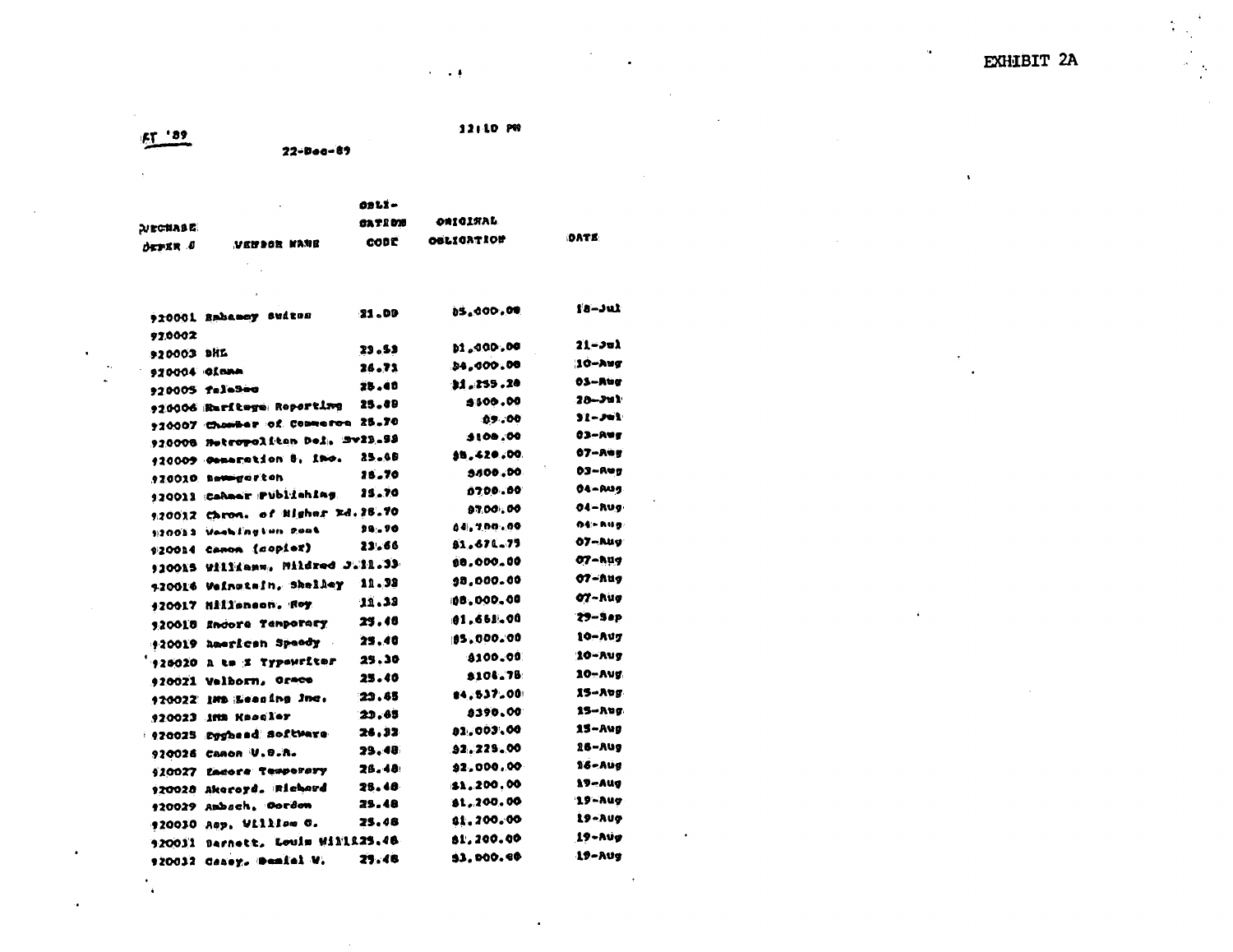|                                            |           | 91,200.00         | 19-Aug            |
|--------------------------------------------|-----------|-------------------|-------------------|
| 920033 Gassell, Witten c. 25.48 $^{\circ}$ | $25.48 -$ | 91,200.00         | $19 - \lambda$ us |
| 920034 Chishole, Margerat                  |           | 01,700.00         | 19-Aug            |
| 920036 Floyd, Rebecca Arm                  | 29.48     | 81,700.00         | 19-Aug            |
| 920037 Porth, Steart                       | 25.70     |                   | 19-мц             |
| 920038 Hon, Oloria S.                      | 25.70 ^   | \$1,200.00        | 19-Aug            |
| 920039 Leon, Carmenoite                    | 25.70     | 81,200.00         | 19-Aug            |
| 920040 Hohoney, Hugh                       | 25.70     | 02,000.00         |                   |
| 920041 Newman, Jereld C.                   | 25.70     | 01,200,00         | 28-Aug            |
| 920042 Perr, Jakry                         | 28.70 4   | 82,000.06         | 37-Aud            |
| 920043 Reaves, Joon Rase                   | 25.70     | 91,200.00         | 17-лия            |
| 920044 Roberta, Jenes C.                   | 28.70     | 200.00            | 17-Aug            |
| 920048 Dehouweiler, Cileen 25.70           |           | \$1,200.00        | $17 - Aug$        |
| 920046 Toulinson, Kenneth 925.70           |           | 9600.00           | 17-Rug            |
| 920047 Wohlford, Carol L.                  | 25.70 A   | 81,200.00         | 17-Aug            |
| 920045 Young, Wigginia                     | 25.70     | $\pm$ 81,200,00   | 17-Aug            |
| 920049 Enpere Temporary                    | 28.48     | 91.700.00         | $17 - Rug$        |
| 920080 Encors Insperacy                    | 25.48     | 02.227.20         | 31-AU9:           |
| 920031 Encers Tennerary                    | 25.48     | <b>92, 160.00</b> | $91 - Aug$        |
| 120052 Bobeauy Bulten                      | 21.00     | 00,000.00         | 21-Aug            |
| 920084 Noritage Reporting                  | 26.71     | 81,500.00         | 32-Aug            |
| 920085 COP                                 |           |                   |                   |
| <b>920056 AVAT</b>                         | 23,20     | 0000.00           | 17-sep            |
| 920057 Cohen                               | 25.70     | 8217.50           | $07 - 50p$        |
| 720050 Beumgarten                          | 26.71     | 00.0012           | $22 - 8eP$        |
|                                            | 25.48     | 81.687.04         | 13-вер.           |
| 920059 Encore Temporary                    | 29.33     | <b>060.00</b>     | 14-Sep            |
| 920000 Blake Construction                  | 25.40     | .0000000          | $18 - 9$ op       |
| 920061 Stockpole, John                     | 26.7A     | <b>0600.00</b>    | 15-8ep            |
| 920062 Refd. Cherles                       |           | 8108.00           | 12-вер            |
| 120063 Relieble Leckseith                  | 25.33     | 90.944.00         | 25—90Р            |
| 920064 Palcon Microsystem                  | J1.25     |                   | 29-54P            |
| 92006B Ann Bovileogue                      | 26.32     | 06,719.40         |                   |

TOTALS

\$130,179.04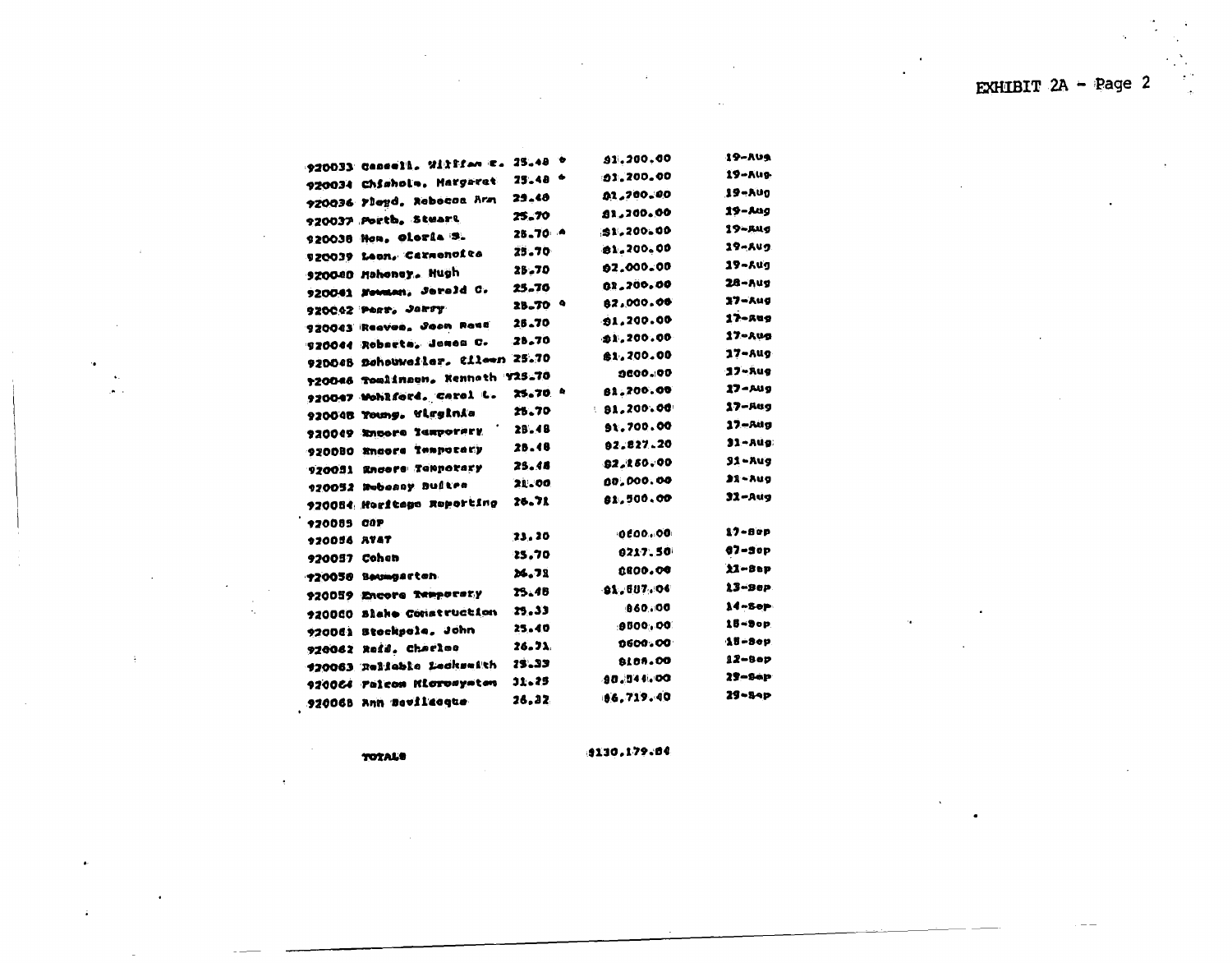BECORD TABLE

TRAVEL

**INLAME:** 

**EXHIBIT 2B** 

 $\bullet$ 

 $\Delta$ 

| <b>Lighteder</b> |  |
|------------------|--|
| <b>DEDERS</b>    |  |

**OBLIGATIONS** 

OREGIRAS

90000

| 90001            | Schooverlier, Eftean                | :02-Aug       | :1692.00       |
|------------------|-------------------------------------|---------------|----------------|
| 90002            | Alesreyd, Richard                   | 02-Aug        | 1500.00        |
| 90003            | Aup. William                        | 02-Aug        | \$612.00       |
| 90004            | Barnett, Louis                      | 02-Avg        | 5792.00        |
| 90005            |                                     |               |                |
| 90006            | Caseell, William                    | 02-Aug        | 8500.00        |
|                  | Coooy, Daniel                       | 92-Aug        | 8582.00        |
| 90007<br>90000   | Chicholu, Margarot                  | 02-Aug        | 9792.00        |
|                  | <b>Flord, Nobecca</b>               | 02-119        | 9609.00        |
| 90009<br>9001D - | ritzainmona, Joueph                 | 02-Mig        | 9554.00        |
| 10OL1            | Forth, Stuert                       | 02-Aug        | 5494.00        |
| 900 N Z          | men, Clotin                         | <b>02-AUG</b> | 9797.00        |
| 400IS            | Loon, Carmengita                    | Ol-Aug        | 6592.00        |
| 10014            | <b>Martines, Mory Jens</b>          | 02-Aug        | 8592.00        |
| 90015            | hahoney, Nyph                       | 02-Awg        | 6492.00        |
| 9001 S           | <b>Fougan, Jerald</b>               | 02-Avg        | \$492.00       |
| 90017            | Regves, Jonn                        | ⊕2∽auo        | 9492.00        |
| 90016            | Toulinson, Kenneth                  | 02-Aug        | 9492.00        |
| 900L9            | <b>Wohlford, Carol</b>              | 02-Aug        | <b>AS42.00</b> |
| 40020            | Young, Virginia.                    | $02 - Avg$    | 8502.00        |
| 98021            |                                     |               |                |
| 90022            | Casey, Daniel                       | 15-Aug        | 9600.00        |
| 90023            | Hahoney, ilugh                      | 17-Aug        | 81,304,90      |
| 90021            | Akerovd, Richard                    | 19-BeP        | 8697.00        |
|                  | asp. William                        | $19 - 80p$    | 8007.00        |
| 90025            | Darnett, Louis                      | $19 - n-p$    | 3597.00        |
| 90026            | Corter, Daniel                      | 19-эер        | 9789.00        |
| 90027            | Concell, William                    | 19-20P        | 8751.00        |
| 9002B            |                                     | 19-зер        | 6787.00        |
| 90029            | Coser, Daniel<br>Chisholm, Margaret | $19 - 8$ ap   | 9997.00        |
| 90020            | Floyd, Robecca                      | $19 - 5eF$    | 9613.00        |
| 90031            | Pitzaimmonu, Joneph                 | $19 - 9$ ep   | 9159.00        |
| 90032            | Forth, Atuart                       | 19-Sep        | S699.OG        |
| <b>EEDOQ</b>     |                                     |               |                |